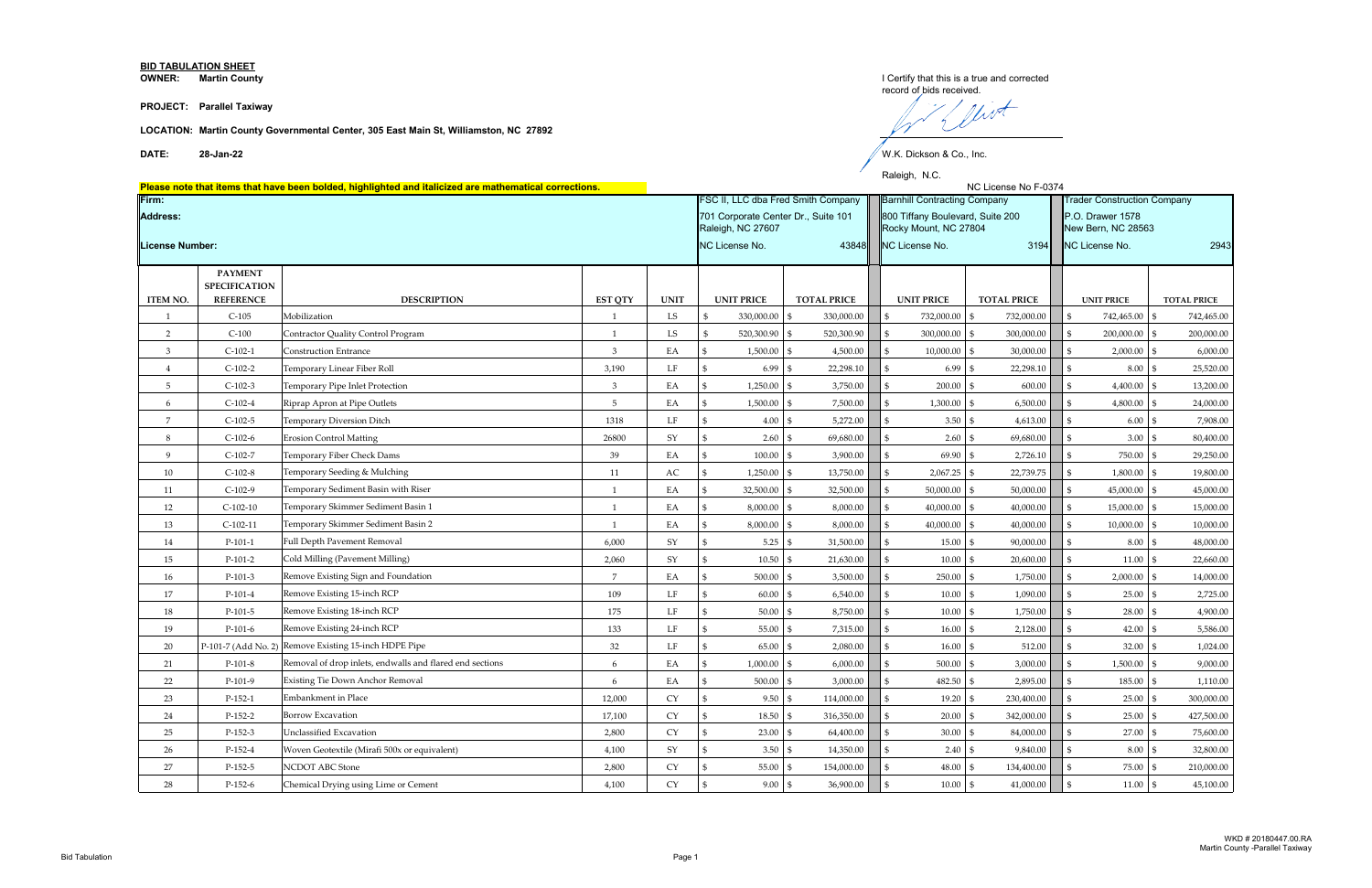| Firm:           |                                     |                                                                          |                |                                     |                         | FSC II, LLC dba Fred Smith Company | <b>Barnhill Contracting Company</b> |                             | <b>Trader Construction Company</b> |                        |                    |  |  |
|-----------------|-------------------------------------|--------------------------------------------------------------------------|----------------|-------------------------------------|-------------------------|------------------------------------|-------------------------------------|-----------------------------|------------------------------------|------------------------|--------------------|--|--|
| <b>Address:</b> |                                     |                                                                          |                | 701 Corporate Center Dr., Suite 101 |                         | 800 Tiffany Boulevard, Suite 200   |                                     | P.O. Drawer 1578            |                                    |                        |                    |  |  |
|                 |                                     |                                                                          |                |                                     | Raleigh, NC 27607       |                                    | Rocky Mount, NC 27804               |                             | New Bern, NC 28563                 |                        |                    |  |  |
| License Number: |                                     |                                                                          |                |                                     | NC License No.          | 43848                              | NC License No.                      | 3194                        | NC License No.                     |                        | 2943               |  |  |
|                 | <b>PAYMENT</b>                      |                                                                          |                |                                     |                         |                                    |                                     |                             |                                    |                        |                    |  |  |
|                 | <b>SPECIFICATION</b>                |                                                                          |                |                                     |                         |                                    |                                     |                             |                                    |                        |                    |  |  |
| <b>ITEM NO.</b> | <b>REFERENCE</b>                    | <b>DESCRIPTION</b>                                                       | <b>EST QTY</b> | <b>UNIT</b>                         | <b>UNIT PRICE</b>       | <b>TOTAL PRICE</b>                 | <b>UNIT PRICE</b>                   | <b>TOTAL PRICE</b>          | <b>UNIT PRICE</b>                  |                        | <b>TOTAL PRICE</b> |  |  |
| 29              | P-152-7 (Add No. 2) Lime            |                                                                          | 150            | <b>TON</b>                          | $\mathcal{S}$<br>282.15 | 42,322.50<br>$\mathbb{S}$          | $\mathfrak{S}$<br>290.00            | 43,500.00                   | $\mathbb{S}$<br>$295.00$ \$        |                        | 44,250.00          |  |  |
| 30              | P-152-8 (Add No. 2) Portland Cement |                                                                          | 150            | <b>TON</b>                          | 215.75<br>\$            | 32,362.50<br>$\mathfrak{L}$        | $\mathfrak s$<br>230.00             | 34,500.00                   | $\mathfrak{S}$<br>$240.00$ \$      |                        | 36,000.00          |  |  |
| 31              | $P-209-1$                           | Crushed Aggregate Base Course                                            | 3,950          | <b>CY</b>                           | 70.00                   | 276,500.00                         | $\mathfrak{S}$<br>70.00             | 276,500.00                  | $\mathcal{S}$<br>75.00             |                        | 296,250.00         |  |  |
| 32              | $P-401-1$                           | Hot Mix Asphalt (HMA) Pavements Surface Course (2-2" lifts)              | 5,529          | <b>TON</b>                          | 175.00                  | 967,575.00                         | $\mathbb{S}$<br>140.00              | 774,060.00                  | \$<br>146.00 \$                    |                        | 807,234.00         |  |  |
| 33              | $P-603-1$                           | <b>Emulsified Asphalt Tack Coat</b>                                      | 3,413          | GAL                                 | 1.00                    | \$<br>3,413.00                     | 0.30<br>\$                          | 1,023.90                    | \$                                 | $2.00 \, \text{S}$     | 6,826.00           |  |  |
| 34              | $P-620-1$                           | Airfield Temporary Markings                                              | 42,000         | $\rm{SF}$                           | 0.48                    | 20,160.00<br>\$                    | $\mathfrak{S}$<br>$0.43\quad$       | 18,060.00                   | \$                                 | $0.15 - $$             | 6,300.00           |  |  |
| 35              | $P-620-2$                           | Pavement Marking Removal                                                 | 45,175         | <b>SF</b>                           | 0.76<br>\$              | 34,333.00<br>\$                    | $\mathbb{S}$<br>0.92                | 41,561.00<br>- \$           | \$                                 | $1.00 \, \text{S}$     | 45,175.00          |  |  |
| 36              | $P-620-3$                           | Permanent Pavement Markings, Reflective, Type I Glass Beads              | 46,000         | <b>SF</b>                           | 0.69                    | $\mathfrak{L}$<br>31,740.00        | $\mathfrak{S}$<br>0.56              | 25,760.00<br>-\$            | $\mathcal{S}$                      | $1.00\,$ \$            | 46,000.00          |  |  |
| 37              | $P-620-4$                           | Permanent Pavement Markings, Reflective, Type III Glass Beads            | 600            | $\mbox{SF}$                         | 2.00                    | 1,200.00<br>$\mathbb{S}$           | $\mathfrak{S}$<br>1.93              | 1,158.00                    | \$                                 | $2.00\,$ \$            | 1,200.00           |  |  |
| 38              | $P-620-5$                           | Permanent Pavement Markings, Non-Reflective, Black                       | 22,000         | <b>SF</b>                           | 0.38                    | 8,360.00<br>\$                     | $\mathbb{S}$<br>0.48                | 10,560.00                   | \$                                 | $1.00 \,$ \$           | 22,000.00          |  |  |
| 39              | $D-701-1$                           | 48" RCP Class IV O-ring Gasketed                                         | 120            | LF                                  | 275.00                  | 33,000.00                          | $\mathfrak s$<br>317.00 \$          | 38,040.00                   | \$<br>450.00 \$                    |                        | 54,000.00          |  |  |
| 40              | $D-701-2$                           | 36" RCP Class IV O-ring Gasketed                                         | 101            | LF                                  | 175.00                  | 17,675.00                          | $\mathbb{S}$<br>221.00              | 22,321.00                   | \$<br>280.00                       |                        | 28,280.00          |  |  |
| 41              | D-701-3                             | 30" RCP Class IV O-ring Gasketed                                         | 114            | LF                                  | 125.00                  | 14,250.00                          | $\mathbb{S}$<br>172.00              | 19,608.00                   | \$<br>$200.00$ \$                  |                        | 22,800.00          |  |  |
| 42              | D-701-4                             | 24" RCP Class IV O-ring Gasketed                                         | 424            | LF                                  | ፍ<br>110.00             | 46,640.00<br>$\mathfrak{L}$        | $\mathbb{S}$<br>136.00              | 57,664.00                   | \$<br>$140.00$ \$                  |                        | 59,360.00          |  |  |
| 43              | D-701-5                             | 18" RCP Class IV O-ring Gasketed                                         | 92             | LF                                  | 90.00                   | 8,280.00<br>$\mathfrak{L}$         | $\mathbb{S}$<br>124.00              | 11,408.00                   | $\mathfrak{L}$<br>$105.00$ \$      |                        | 9,660.00           |  |  |
| $\bf 44$        | D-701-6                             | 48" Concrete Winged Endwall                                              | 2              | EA                                  | 4,500.00<br>\$          | \$<br>9,000.00                     | $\mathbb{S}$<br>12,000.00           | 24,000.00                   | \$<br>7,500.00 \$                  |                        | 15,000.00          |  |  |
| 45              | D-701-7                             | 36" Concrete Winged Endwall                                              | 2              | EA                                  | 4,200.00                | $\mathfrak{L}$<br>8,400.00         | \$<br>8,000.00                      | 16,000.00                   | \$<br>$5,000.00$ \$                |                        | 10,000.00          |  |  |
| 46              | $D-701-8$                           | 30" Concrete Endwall                                                     | $\overline{2}$ | EA                                  | 6,000.00                | 12,000.00<br>$\mathfrak{L}$        | $\mathbb{S}$<br>7,000.00            | 14,000.00<br>$\mathfrak{S}$ | $\mathbb{S}$<br>$6,000.00$ \$      |                        | 12,000.00          |  |  |
| 47              | D-701-9                             | 24" Concrete Endwall                                                     | $\mathbf{1}$   | EA                                  | 3,500.00                | \$<br>3,500.00                     | $\mathfrak{L}$<br>6,000.00          | 6,000.00                    | \$<br>$4,500.00$ \$                |                        | 4,500.00           |  |  |
| 48              | D-701-10                            | 24" Concrete Winged Endwall                                              | $\overline{2}$ | EA                                  | 2,250.00                | \$<br>4,500.00                     | $\mathfrak{S}$<br>7,000.00 \$       | 14,000.00                   | \$<br>$4,500.00$ \$                |                        | 9,000.00           |  |  |
| 49              | D-701-11                            | 18" Concrete Endwall                                                     | $\overline{2}$ | EA                                  | 3,250.00                | \$<br>6,500.00                     | $\mathfrak{S}$<br>$5,000.00$ \$     | 10,000.00                   | \$<br>$3,650.00$ \$                |                        | 7,300.00           |  |  |
| 50              | $D-751-1$                           | Pre-cast Concrete Drop Inlet                                             | 2              | EA                                  | 4,500.00                | 9,000.00                           | $\mathfrak{L}$<br>3,500.00          | 7,000.00                    | \$<br>7,500.00 \$                  |                        | 15,000.00          |  |  |
| 51              | $T-901-1$                           | Permanent Seeding & Mulching                                             | -11            | AC                                  | $1,250.00$ \$<br>\$     | 13,750.00                          | 2,496.97 \$<br>\$                   | 27,466.67                   | $\vert$ \$<br>$2,500.00$ \$        |                        | 27,500.00          |  |  |
| 52              | $T-905-1$                           | Topsoil (Obtained Onsite)                                                | 6,100          | <b>CY</b>                           | $13.50$ \$              | 82,350.00                          | $\mathbb{S}$<br>17.00               | 103,700.00                  | $\mathbb{S}$                       | $6.00\,$ \$            | 36,600.00          |  |  |
| 53              |                                     | T-905-2 (Add No.2) Topsoil (Disposal Offsite)                            | 2,500          | CY                                  | 8.00                    | 20,000.00                          | $\mathfrak{S}$<br>28.00             | 70,000.00                   | $\mathbb{S}$                       | $22.00 \; \vert \; \$$ | 55,000.00          |  |  |
| 54              | Plans                               | Temporary Relocated Threshold                                            | $\overline{2}$ | $\mathop{\rm EA}\nolimits$          | 3,500.00                | 7,000.00<br>\$                     | $\mathfrak{s}$<br>25,000.00         | 50,000.00                   | \$<br>15,000.00 \$                 |                        | 30,000.00          |  |  |
| 55              | $L-104-1$                           | Temporary Airfield Lighting And Jumpers - Complete                       | $\mathbf{1}$   | LS                                  | 15,000.00               | 15,000.00<br>$\mathfrak{L}$        | $\mathbb{S}$<br>$51,000.00$ \\$     | 51,000.00                   | \$<br>21,000.00 \$                 |                        | 21,000.00          |  |  |
| 56              | $L-105-1$                           | Remove Existing Runway/Taxiway Light                                     | 91             | EA                                  | 150.00                  | 13,650.00<br>$\mathfrak{L}$        | $\mathbb{S}$<br>150.00 \$           | 13,650.00                   | $\mathfrak{S}$<br>130.00 \$        |                        | 11,830.00          |  |  |
| 57              | $L-107-1$                           | L-806(L) Wind Cone and Foundation                                        | $\mathbf{1}$   | EA                                  | 14,000.00               | $\mathbb{S}$<br>14,000.00          | $\mathbb{S}$<br>14,000.00           | 14,000.00                   | $\mathcal{S}$<br>12,200.00 \$      |                        | 12,200.00          |  |  |
| 58              | $L-107-2$                           | Remove Existing Wind Cone                                                | $\mathbf{1}$   | EA                                  | 1,000.00                | 1,000.00<br>$\mathfrak{S}$         | $\mathbb{S}$<br>1,000.00            | 1,000.00                    | \$<br>$1,400.00$ \$                |                        | 1,400.00           |  |  |
| 59              | $L-108-1$                           | Trench for Cable Installation, including restoration                     | 19,500         | LF                                  |                         | \$                                 | $\mathbb{S}$                        |                             | \$                                 |                        |                    |  |  |
|                 |                                     | No. 8 AWG, 5 kV, L-824, Type C Cable                                     |                | LF                                  | 0.50                    | 9,750.00                           | 0.99<br>$\mathfrak{S}$              | 19,305.00                   | \$                                 | $2.00 \, \text{S}$     | 39,000.00          |  |  |
| 60              | $L-108-2$                           | No. 6 AWG, Solid, Bare Counterpoise Wire, Installed in Trench, Above the | 23,200         |                                     | 1.50                    | 34,800.00<br>\$                    | $1.50$ \$                           | 34,800.00                   |                                    | $2.00 \, \text{S}$     | 46,400.00          |  |  |
|                 |                                     | Duct Bank, Conduit, or Cable, Including Ground Rods and Ground           |                |                                     |                         |                                    |                                     |                             |                                    |                        |                    |  |  |
| 61              | $L-108-3$                           | Connectors                                                               | 22,150         | $\rm LF$                            | $\mathfrak{S}$          | 26,580.00                          | $\mathfrak{S}$<br>$1.20$ \$         | 26,580.00                   | $\mathfrak s$                      | $2.00\,$ \$            | 44,300.00          |  |  |